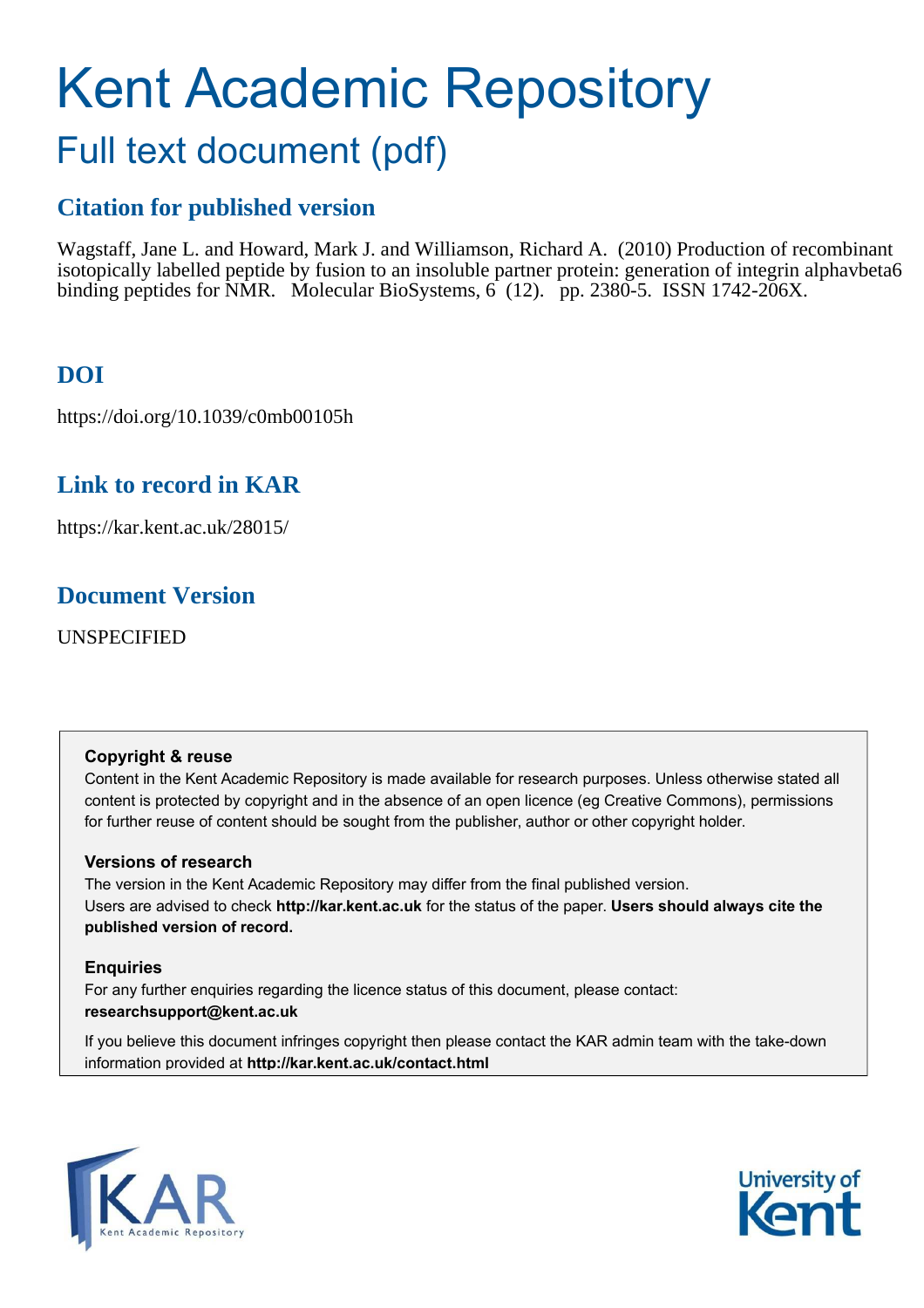### Production of recombinant isotopically labelled peptide by fusion to an insoluble partner protein: generation of integrin  $\alpha$  of binding peptides for NMR

Jane L. Wagstaff, Mark J. Howard and Richard A. Williamson

Received 16th July 2010, Accepted 22nd September 2010 DOI: 10.1039/c0mb00105h

The integrin  $\alpha \beta 6$  is up-regulated in several cancers and has clinical potential for both tumour imaging and therapy. Peptide ligands have been developed which show good binding specificity for  $\alpha$ v $\beta$ 6 and provide an opportunity to study the interaction in more detail by NMR. Such studies ideally require <sup>15</sup>N and <sup>13</sup>C labelled peptides, and recombinant expression within *E. coli* provides a cost effective way of generating isotopically labelled proteins and peptides. In this study we have used an insoluble fusion partner (ketosteroid isomerase) to produce high yields of recombinant peptide. The insoluble nature of the fusion allowed simple product recovery by cell lysis and centrifugation, and thorough washing of the insoluble pellet to remove contaminating proteins avoided the need for nickel-affinity chromatography in denaturing conditions which is the standard procedure. The protocol described here is convenient to scale-up and requires only one chromatography step (reverse-phase HPLC) which is comparable to solid-phase synthesis.

#### Introduction

The epithelial-specific integrin  $\alpha \beta 6$  is expressed at low or undetectable amounts in normal human adult tissue but up-regulated during tissue remodelling processes, *e.g.* wound healing, development and inflammation,<sup>1</sup> and in more severe pathologies such as chronic skin wounds<sup>2</sup> and cancer.<sup>3</sup>  $\alpha \nu \beta 6$ binds with high-affinity to protein ligands containing an RGD (Arg-Gly-Asp) motif. Known naturally occurring ligands include fibronectin, tenascin, the latency associated peptides (LAP) of TGF $\beta$ 1<sup>4</sup> and TGF $\beta$ 3,<sup>5</sup> and the VP1 coat protein of foot-and-mouth disease virus (FMDV).<sup>6</sup> The amino acid consensus sequence RGDLxxL/I has been shown to be a key determinant of the binding specificity of  $\alpha v \beta 6^7$  and experiments with a 15-mer peptide containing this motif were shown to prevent infection of baby hamster cells by FMDV.<sup>8</sup>

Peptide antagonists for  $\alpha \nu \beta 6$  have the potential for clinical use in both the treatment and imaging of several cancers including pancreatic and colon cancer. Structural analysis of 20-mer peptides from the VP1 coat protein of FMDV and the latency associated peptide of  $TGF\beta1$  revealed that secondary structure is also important for binding potency, in particular, an  $\alpha$ -helix immediately proximal to the RGD hairpin that brings the two Leu residues in the consensus sequence together on the same face of the helix.<sup>9</sup> The potency of different peptides was also found to be related to the length and propensity of helix formation, and furthermore, NMR experiments revealed that the two Leu residues are in close contact with the integrin when the peptide is bound which suggests that the helix is present in the bound conformation of the peptide.<sup>9</sup>

To enable further NMR-based studies into the structure, dynamics and binding interactions of peptide ligands for  $\alpha v \beta 6$ . it was desirable to generate  $^{15}$ N and  $^{13}$ C isotopically labelled peptides. Such an approach allows the use of more sophisticated multi-dimensional NMR and nucleus-selective editing techniques to provide more detailed information than possible with homonuclear <sup>1</sup>H NMR alone.<sup>10</sup>

The production of peptides for NMR analysis has typically been carried out by solid-phase synthesis. This method is convenient and relatively inexpensive, but costs increase significantly for isotopically labelled peptides  $(^{2}H, ^{13}C, ^{15}N)$ . A cheaper alternative is to use recombinant expression in *E. coli*. This method allows large quantities of peptide to be generated with higher fidelity than chemical synthesis, and the host can be grown on relatively inexpensive media containing  ${}^{2}H$ ,  ${}^{13}C$  and  ${}^{15}N$  as sole hydrogen, carbon and nitrogen sources.

Several expression systems have been tried for the recombinant production of peptides in *E. coli*. Early work revealed that peptides need to be expressed with a fusion partner or in tandem constructs to protect the product from intracellular degradation.<sup>11</sup> Several fusion systems are commercially available, the most popular being fusions with maltose binding protein, glutathione S-transferase, small ubiquitin-like modifier and thioredoxin. These fusion partners are highly expressed, soluble and provide a convenient method of affinity purification. The highest peptide yields have been obtained from those fusion partners with the lowest molecular weight, and good results have been obtained from the B1 domain of protein G which is only 6 kDa in size (12–50 mg  $l^{-1}$  purified peptide<sup>12</sup>). Peptides can be cleaved from the soluble fusion using restriction proteinases, *e.g*. thrombin, enterokinase or factor Xa.

An alternative to using a system that generates a soluble fusion protein on intracellular expression in *E. coli* is to use a

*Protein Science Group, School of Biosciences, University of Kent, Canterbury, CT2 7NJ, UK. E-mail: r.a.williamson@kent.ac.uk, m.j.howard@kent.ac.uk*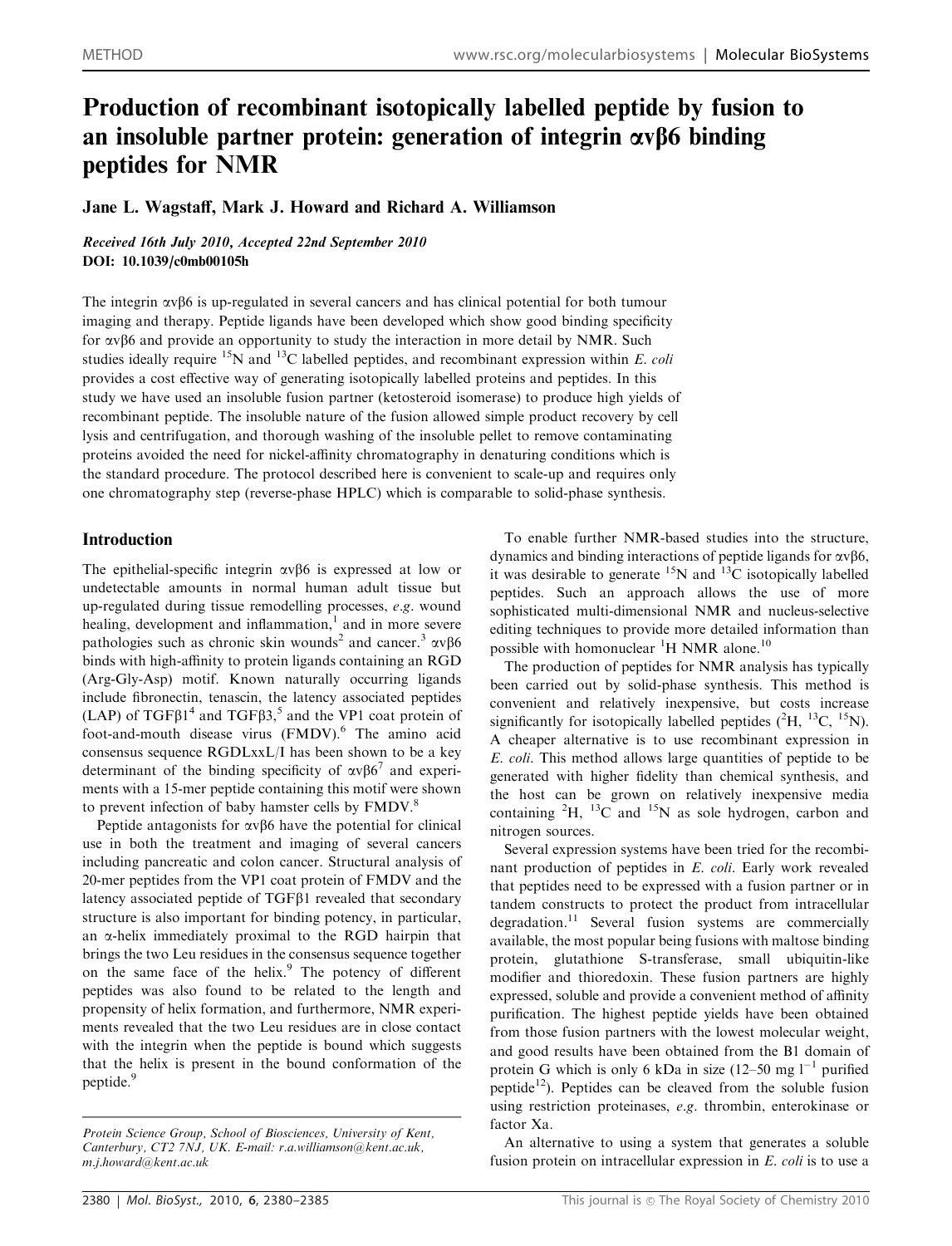fusion partner that is highly insoluble. Such a system has a number of benefits. Insoluble proteins often have the highest expression yields, $^{13,14}$  and as the recombinant product is sequestered into inclusion bodies, the peptide is further protected from degradation. The formation of inclusion bodies allows the recombinant product to be recovered easily by simple cell lysis followed by centrifugation. The sequestration also allows the expression of toxic peptides at high level.<sup>15,16</sup> Several systems have been described.<sup>17–21</sup> of which one (ketosteroid isomerase; 125 residues) is commercially available (pET31b, Novagen).

In this study, four 20-mer peptide ligands for  $\alpha v \beta 6$  were expressed as C-terminal fusions with ketosteroid isomerase (KSI) in  $E.$  coli.<sup>17</sup> The pET31b vector allows the insertion of tandem copies of the DNA peptide-coding sequence to increase final peptide yield, and constructs with 1, 2 or 3 peptide repeats were characterised. The vector codes for a C-terminal His<sub>6</sub>-tag to allow nickel-affinity purification of the fusion protein in denaturing conditions. The peptides are then released from the fusion partner,  $His<sub>6</sub>$  tag and each other by cyanogen bromide (CNBr) cleavage at methionine residues that separate each peptide sequence. In this work we have shown that the standard nickel-affinity purification step in denaturing conditions used by the majority of workers can be replaced by an inclusion body washing procedure to remove contaminating *E. coli* proteins that is both more convenient and less costly. Final peptide yields of between 5 and 15 mg  $1^{-1}$ of culture were obtained from minimal media with  $15N$  and/or  ${}^{13}C$  incorporation.

#### Materials and methods

#### Design and construction of expression vector

HPLC purified coding and non-coding DNA sequences for four 20-mer RGD-containing peptides were purchased from MWG (London, UK) with  $5'$  phosphate groups. The sequences were optimised for *E. coli* codon usage and designed to give ATG overhangs at both  $3'$  ends when annealed (the ATG nucleotides code for the Met residues between each peptide). The amino acid sequences of the 4 peptides were: A20fmdv2 (NAVPNLRGDLQVLAQKVART), A20lap2 (GFTTGRRGDLATIHGLNRPF), DBD1 (EKCPNLRGD-LQVLAQKVCRT) and TGFß3 (NEDDHQRGDLGRLKK-QKDHH).

The coding and non coding oligonucleotides  $(1.0 \text{ pmol }\mu l^{-1})$ for each peptide were annealed by heating to 100  $\degree$ C or 121  $\degree$ C in TES buffer (20 mM Tris-HCl, 2 mM EDTA, 100 mM NaCl, pH 8.0) for 5 min in an insulated water bath or bench autoclave before allowing to cool slowly over several hours to room temperature. Samples of the annealed DNA were ligated with  $pET31b(+)$  previously cleaved with the restriction enzyme *Alw*NI to generate compatible ends and then dephosphorylated. *E. coli* (DH5a) were transformed with the ligated DNA and ampicillin-resistant colonies screened for the correct incorporation of one or more DNA inserts by DNA restriction analysis (using *Xho*I and *Xba*l enzymes), PCR (using primers that anneal at the T7 terminator sequence (GCTAGTTATTGCTCAGCGG) and within the KSI coding

sequence (GGCAAGGTGGTGAGCATC)) and DNA sequencing of the inserted region (Lark Technologies, UK).

#### Protein expression

*E. coli* (strain BL21 (DE3); Novagen) were transformed with pET31b containing 1, 2 or 3 peptide repeats and grown at  $37$  °C in Luria Bertani (LB) medium or M9 minimal medium containing <sup>15</sup>N ammonium sulphate (0.6 g  $1^{-1}$ ) or <sup>13</sup>C glucose  $(2 g 1^{-1})$  as sole nitrogen or carbon sources. Cultures were grown at 37  $\degree$ C with shaking at 200 rpm until the cell density as measured by absorbance at 600 nm reached 0.6. At this point, IPTG (1.0 mM) was added to induce recombinant protein expression and the culture incubated under the same conditions for a further 3 h.

#### Inclusion body isolation and washing

After the induction period (final  $A_{600} = 1.2{\text -}1.4$ ), *E. coli* were harvested from 400 ml cultures by centrifugation (6000*g*, 15 min, 4  $\degree$ C) and resuspended in 10 ml of lysis buffer (50 mM Tris-HCl, 2 mM EDTA, pH 8). Cells were lysed by the addition of lysozyme  $(0.1 \text{ mg ml}^{-1})$  and Triton X-100  $(0.1\% \text{ v/v})$  as previously described.<sup>22,23</sup> The genomic DNA released on cell lysis was removed by incubation with DNase I  $(0.02 \text{ mg } \text{ml}^{-1})$  and  $\text{MgCl}_2$  (10 mM) for 20 min at room temperature. To ensure complete cell breakage, lysis mixtures were also cooled on ice and ultrasonicated for 2 min with alternate 10 s pulse and wait periods.

Insoluble protein was collected by centrifugation (12 000*g*, 10 min at 4  $\degree$ C) and resuspended in 2.5 ml of wash buffer (50 mM Tris-HCl, 10 mM EDTA, 0.5% (w/v) Triton X-100, pH 8.0). The suspension was transferred to a hand-held ground-glass homogenizer to allow maximal disaggregation of the inclusion body pellet. The inclusion bodies were recovered from the wash buffer by centrifugation (12 000*g*, 10 min at  $4^{\circ}$ C) and the washing step repeated. The procedure was finally repeated twice with water to remove detergent from the final preparation.

#### Cyanogen bromide cleavage and peptide recovery

Washed inclusion bodies were dissolved in 5 ml of formic acid  $(80\% (v/v))$  to which CNBr  $(0.2 g)$  was added and the mixture incubated for 18–24 h at room temperature in the dark. Non-volatile material was recovered from the digest by lyophilization after first diluting the mixture 5-fold with water. This material was then resuspended in 2.5 ml of 50 mM sodium phosphate buffer containing 100 mM NaCl and the pH adjusted to 7.5–8.0 by the addition of NaOH. The suspension was stirred for 16 h at room temperature in the dark to allow solubilisation of the released peptides. The soluble fraction was collected by centrifugation.

Modifications to the procedure were made for the A20lap2 and DBD1 peptides. CNBr cleavage of A20lap2 was carried out in 80%  $(v/v)$  trifluoroacetic acid (TFA) as an alternative to formic acid<sup>24</sup> to avoid formylation of Thr residues in the sequence. The DBD1 peptide was designed to be crossedlinked by an intramolecular disulfide bond and solubilisation of this peptide was carried out in 50 mM Tris-HCl, 100 mM NaCl (pH 8.0) containing dithiothreitol (DTT) at a 2-fold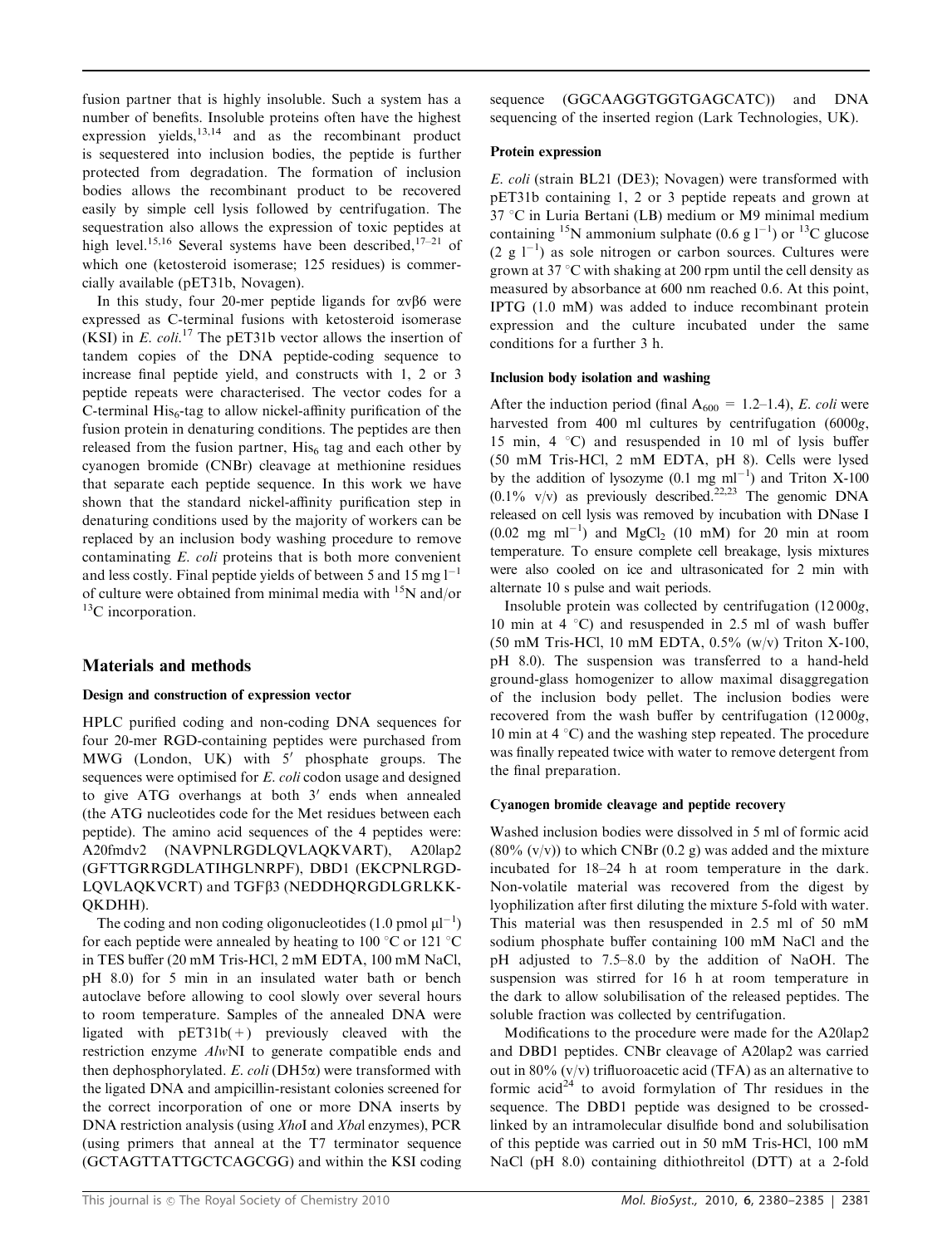molar excess over peptide concentration to ensure the cysteine residues remained reduced during the solubilisation period. After separation of the KSI carrier by centrifugation, the DBD1 peptide was oxidized by the addition of a 4-fold molar excess of oxidized glutathione before purification by reversephase HPLC.

#### Reverse-phase HPLC purification

Resolubilised peptides were purified to homogeneity by HPLC on a preparative C18 reverse-phase column (5 mm  $\times$  150 mm, Vidac) at room temperature. Peptides were eluted with a linear gradient of acetonitrile (containing 0.045% TFA) in water (containing 0.05% TFA). Absorbance was measured at 220 nm and peptide fractions were collected manually to minimize cross-contamination. Peptides were recovered from the HPLC fractions by lyophilisation and their masses determined by electrospray mass spectrometry.

#### Peptide yield quantification

Estimates for peptide yield were made by comparison of peak areas seen on reverse-phase HPLC with known amounts of an A20fmdv2 peptide standard. The standard peptide was produced recombinantly as a KSI-fusion and purified by reverse-phase HPLC as described above. The concentration of the standard was determined by amino acid analysis (Alta Biosciences, Birmingham, UK).

#### Nuclear magnetic resonance (NMR)

 $15N/H$  HSQC spectra were acquired on 1.0 mM peptide samples in 20 mM sodium phosphate buffer (pH 6.5) containing 100 mM NaCl and 10% (w/v)  ${}^{2}H_{2}O$  at 10 °C. Spectra were collected on a 600 MHz Varian UnityINOVA spectrometer equipped with a 5 mm HCN z-pulse field gradient probe as previously described.<sup>25</sup> Solvent-suppression to reduce the water signal was carried out by the WATERGATE method.<sup>26</sup> Data was processed using  $NMRPipe^{27}$  and analysed using the CCPN Analysis package.<sup>28</sup>

#### Results and discussion

Ligation of the *Alw*NI cut pET31b vector with the annealed double-stranded DNA coding for the 20-mer peptides typically produced constructs with 1, 2 or 3 tandem inserted sequences as determined by DNA restriction analysis and PCR. The likelihood of a particular colony containing a construct with 1, 2 or 3 inserts was found to be  $53\%$ ,  $17\%$ and 4%, respectively. DNA sequencing revealed high error rates within the annealed region of the DNA inserts, requiring constructs from up to 3 separate clones to be sequenced to ensure that a correct coding sequence was found. Error rates were generally lower when peptides were annealed by slow cooling from 121 °C, rather than 100 °C as initially used. Small scale preliminary work (data not shown) with peptide A20fmdv2 revealed that final peptide yields were highest from constructs containing 2 tandem repeats, and hence two-repeat constructs were selected for all further production work. This finding is consistent with other published work using peptides of similar length.12,29,30



Fig. 1 Expression and purification of a KSI fusion containing two sequence repeats for the peptide A20fmdv2 analysed by SDS-PAGE. Lane 1, molecular weight marker proteins (kDa); lane 2, total *E. coli* proteins after IPTG induction of KSI-A20fmdv2 expression; lane 3, insoluble protein fraction separated by centrifugation after cell lysis; lane 4, soluble protein fraction after cell lysis; lanes 5 and 6, wash supernatants collected from washing the insoluble fraction (inclusion bodies) with Triton X-100/EDTA; lane 7, wash supernatant with water; lane 8, washed inclusion bodies. Significant purification of the recombinant product (indicated by arrow) was achieved by inclusion body washing. The purity of the recombinant product in lane 8 was estimated by gel densitometry to be >85%.

Constructs of interest were expressed in *E. coli* strain BL21 (DE3) grown in LB medium for unlabelled peptides, or minimal medium containing <sup>15</sup>N ammonium sulphate and/or  $13<sup>13</sup>C$  glucose as sole nitrogen and carbon sources for isotopically labelled peptides. The KSI–peptide fusion was found to be entirely insoluble as expected (Fig. 1). Insoluble proteins sequestered into inclusion bodies are conveniently purified from the majority of host cell proteins by simple cell lysis and centrifugation. Such methods typically give purities of 30–50%. However, further purification can be easily achieved by washing the inclusion bodies in detergent or low concentrations of denaturants. Washing KSI–peptide fusions in 0.1% Triton X-100 and EDTA gave inclusion body preparations that were typically  $>70\%$  recombinant product (Fig. 1). This simple washing step avoided the need for more costly nickel affinity chromatography in denaturing conditions which is the standard and often-used purification approach. Fig. 1 shows SDS-PAGE analysis of samples taken from the various stages of cell lysis and inclusion body washing for KSI-A20fmdv2.

Washed inclusion bodies were solubilised directly in 80% formic acid to allow cleavage with CNBr to release the peptides from the KSI carrier and the C-terminal  $His<sub>6</sub>$  tag. Efficient cleavage was confirmed by SDS-PAGE analysis of samples taken after CNBr treatment and lyophilisation (Fig. 2). Peptides were recovered by resolubilisation of the lyophilised material in phosphate buffer and then purified to homogeneity by preparative reverse-phase HPLC. A typical reverse-phase HPLC chromatogram is shown in Fig. 3. Chemical cleavage by CNBr generates peptides with an authentic N-terminus, but the methionine residue at the C-terminus of the peptide where cleavage occurs is converted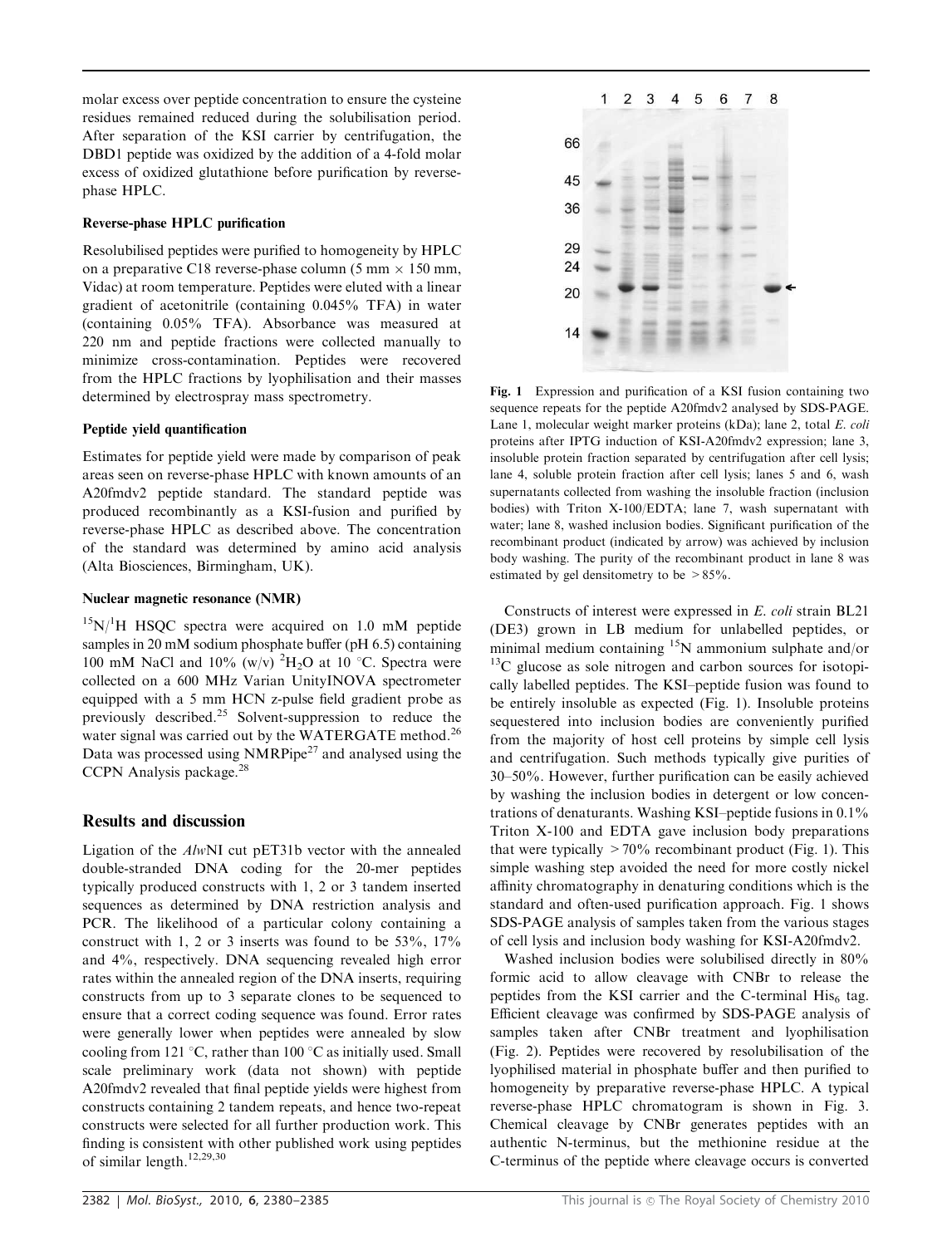

Fig. 2 SDS-PAGE analysis of the remaining insoluble fraction of KSI-A20fmdv2 with different numbers of peptide repeats after CNBr cleavage, lyophilisation and peptide extraction. Lanes 1, molecular weight marker proteins (kDa); lanes 2 and 3, KSI-A20fmdv2 with  $\times 1$ repeat; lane 4, KSI-A20fmdv2 with  $\times 2$  repeat; lanes 5 and 6, KSI-A20fmdv2 with  $\times 3$  repeat. The size of the major protein band (shown by unbroken arrow) is consistent with KSI only hence showing the high efficiency of the CNBr cleavage. The expected migration positions of the different tandem repeat species if chemical cleavage had not taken place are indicated by the broken arrows.



Fig. 3 Reverse-phase HPLC analysis of the A20fmdv2 peptide (NAVPNLRGDLQVLAQKVART) solubilised from the KSI-fusion after CNBr-cleavage and lyophilisation. HS denotes the homoserine derivative, HSL the homoserine lactone. The C-terminal  $His<sub>6</sub>$ -peptide (LLEHHHHHH) is also released from the insoluble KSI carrier.

Table 1 Production of recombinant peptides as insoluble KSI-fusions

into a mixture of products (homoserine and homoserine lactone). These products can be resolved by reverse-phase HPLC (Fig. 3), or the mixture converted to a single product either by hydrolysis of the lactone to homoserine by treatment with NaOH, or lactonisation of the homoserine to the lactone by treatment with  $TFA$ <sup>15,31</sup> The proportion of homoserine to homoserine lactone was found to be variable, but typically a 1 : 1 ratio was seen. Although not utilised in this work, the lactone provides a convenient attachment point for specific modification using amine-derivatives of reagents such as biotin or fluorescein.<sup>15,17</sup>

Chemical cleavage with cyanogen bromide is inexpensive and highly efficient, but the approach prevents the use of methionine residues within the peptide sequence. Isoleucine is often chosen as a conservative replacement for methionine, but if methionine is an absolute requirement, then cysteine or tryptophan could be considered as alternative residues for which specific chemical cleavage protocols are available.<sup>17,29</sup> The specificity of the *Alw*N1 restriction enzyme used for cloning in the pET31b vector allows it to be engineered to accept any 3-base 3' overhang on the insert DNA and hence the opportunity to change the residue at the cleavage site.

Expression and purification yields for the four  $\alpha \beta$ 6-binding peptides produced as KSI-fusions are shown in Table 1. Expression yields were typically in excess of 80 mg  $1^{-1}$  in LB medium and 60 mg  $1^{-1}$  in minimal medium, whilst purified peptide yields averaged  $18 \text{ mg } l^{-1}$  from LB medium and  $9 \text{ mg } 1^{-1}$  from minimal medium. These results are comparable with other data reported in the literature<sup>15,17,29,32,33</sup> and higher than those typically seen with some commonly used soluble fusion partners ( $e.g.$  glutathione S-transferase<sup>34</sup>). Indeed, we have previously attempted to express <sup>15</sup>N-labelled A20lap (a peptide sequence identical to A20lap2 except for a Met to Leu change) as a fusion with glutathione S-transferase and only achieved yields of 0.23 mg  $l^{-1}$  (unpublished data). Peptide recovery expressed as a percentage of the theoretical maximum (Table 1) was variable between different experiments and preparations, although SDS-PAGE analysis revealed that peptide cleavage from the carrier protein was essentially complete in all cases (Fig. 2). Significant error in estimating these values is likely to come from the determination of fusion protein expression yield. Due to the insoluble nature of this material, quantities were estimated by comparison of

| Peptide<br>$(21 \text{ aa})$    | No. tandem<br>repeats | KSI-peptide<br>length $(aa)$ | $\%$ Peptide/KSI<br>fusion $(Da/Da)$ | Yield of KSI fusion <sup><i>a</i></sup> /mg $1^{-1}$ |                | Yield of pure peptide <sup>b,c</sup> /mg $1^{-1}$ |                |
|---------------------------------|-----------------------|------------------------------|--------------------------------------|------------------------------------------------------|----------------|---------------------------------------------------|----------------|
|                                 |                       |                              |                                      | LB medium                                            | Minimal medium | LB medium                                         | Minimal medium |
| A20fmdv2                        |                       | l 55                         | 13.4                                 | 160                                                  |                | 16(75)                                            |                |
|                                 |                       | 176                          | 23.7                                 | 180                                                  | 130            | 19(45)                                            | 7.0(23)        |
|                                 |                       | 176                          | 23.9                                 | 86                                                   | 70             | 30 $(146)^e$                                      | 15(90)         |
| $A20$ lap2<br>DBD1 <sup>d</sup> |                       | 176                          | 24.5                                 | 80                                                   | 65             | 7.4(38)                                           | 5.3(33)        |
| TGFB3                           |                       | 176                          | 25.7                                 |                                                      | 70             |                                                   | 10(56)         |

*<sup>a</sup>* Yields estimated by comparison of coomassie-blue stained protein bands on SDS-PAGE to known standards. *<sup>b</sup>* Peptide concentrations determined by peak area on reverse-phase HPLC compared to a standard (A20fmdv2) accurately quantified by amino acid analysis. Yields include both the homoserine and homoserine lactone derivative and are for the peptide after preparative reverse-phase HPLC. *<sup>c</sup>* Values in parentheses are % theoretical maximum yield. *<sup>d</sup>* CNBr cleavage carried out in 80% TFA to avoid formylation of Thr residues within the sequence. <sup>*e*</sup> Value of % theoretical maximum yield higher than expected due to suspected error in estimating fusion protein yield where uniform sampling of suspended inclusion preparations is required.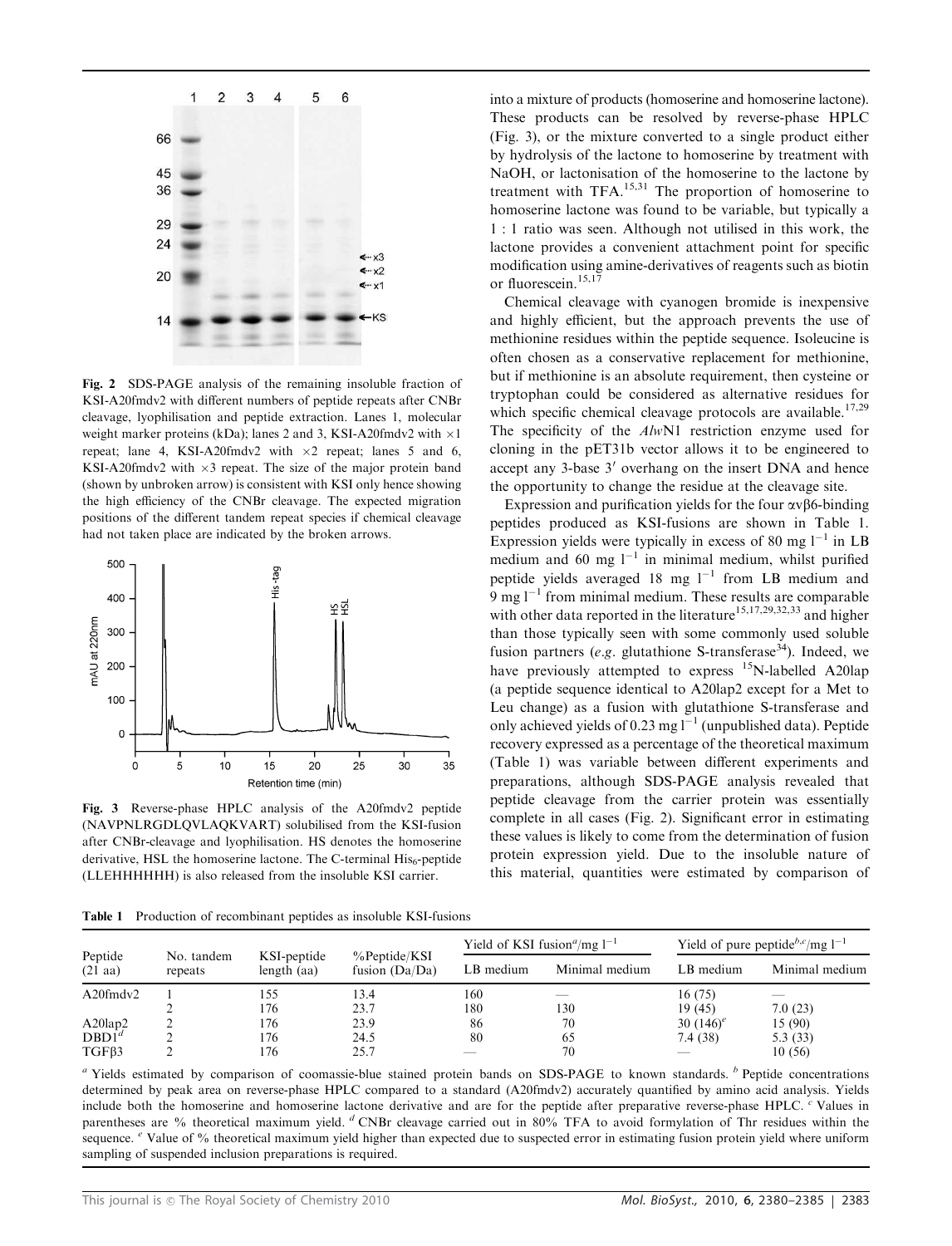band-staining intensities on SDS-PAGE to known amounts of a standard. Accurate sampling of an inclusion body suspension can be difficult, and band staining comparisons are also prone to error. Peptide recoveries were not on average different to those reported by others, $32$  and recoveries could be improved slightly (5–10%) by repeat buffer extractions.

Mass spectrometry analysis of the purified peptides confirmed their authenticity (all experimentally determined masses were within 0.5 Da of the expected mass) and incorporation of <sup>15</sup>N and <sup>13</sup>C nuclei was typically >98%. NMR analysis also confirmed the chemical authenticity of the peptides, and in the case of A20fmdv2, allowed direct



Fig. 4  $15N$ <sup>1</sup>H HSQC spectra of (a) chemically synthesized A20fmdv2 (data collected from naturally abundant  $15N$  isotope (0.37%)), (b) recombinant <sup>15</sup>N-labelled A20fmdv2, (c) recombinant <sup>15</sup>N-labelled A20fmdv2 in the presence of 30% (v/v) trifluoroethanol, and (d) recombinant <sup>15</sup>N-labelled DBD1. Peaks are labelled in each spectrum with the residue number and residue type; labels in regular text are backbone NH resonances, those in italics and underlined are for NH or NH<sub>2</sub> groups in sidechains. Assignments were made from recombinant peptide using standard <sup>15</sup>N-edited NOESY and TOCSY experiments. The recombinant samples were enriched in the homoserine lactone derivative (Hsl) by separation on reverse-phase HPLC, although a small amount of the homoserine derivative was also present (Hse). The chemical shift of the penultimate amino acid in A20fmdv2 (b and c) is also affected by the nature of the homoserine derivative and these two species are labeled 20Thr (Hse) and 20Thr (Hsl).